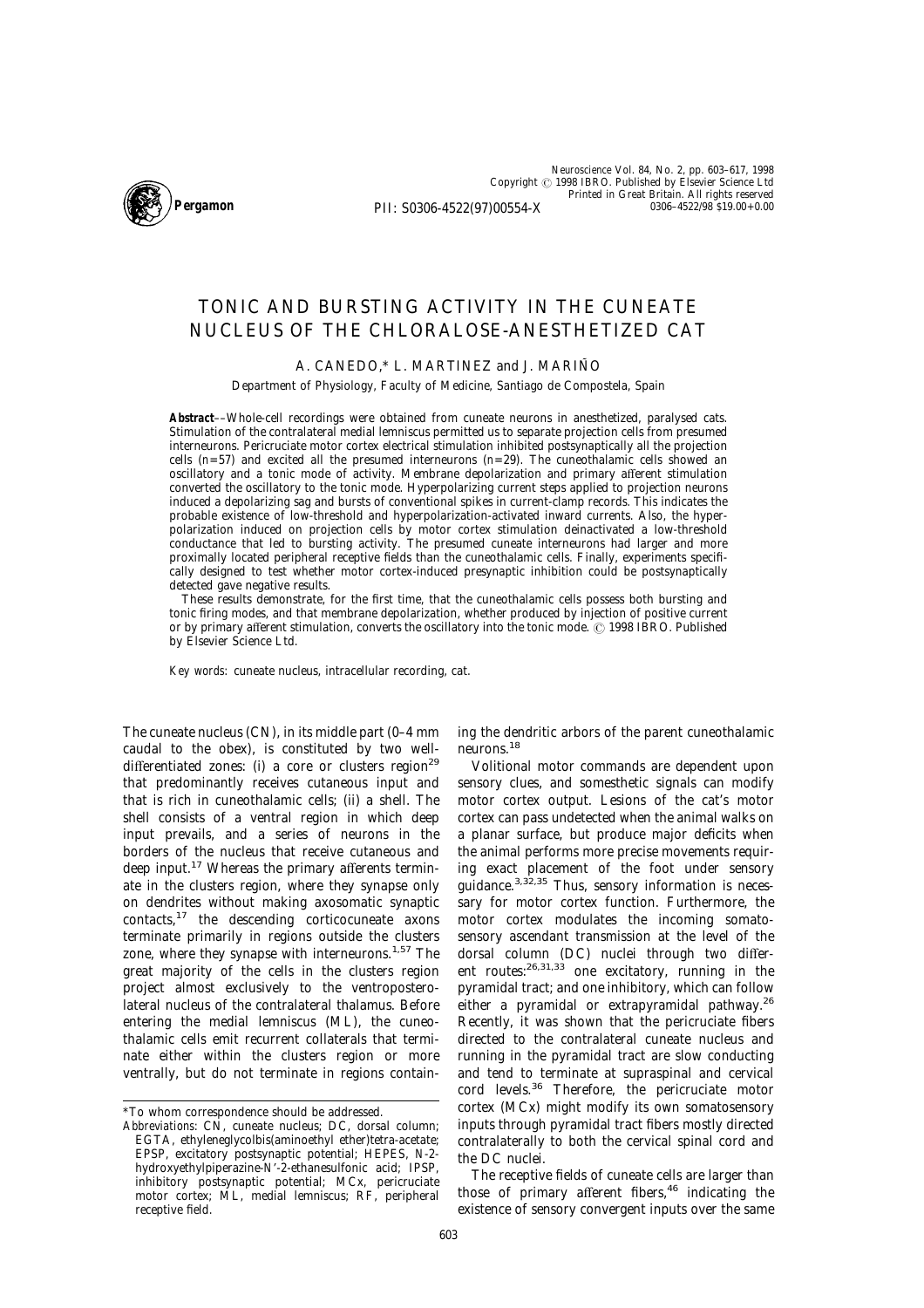neurons. The cuneate neurons respond with a highfrequency burst of spikes to a single electrical stimulus, but show more spontaneous activity than their afferents and can generate bursting activity in the absence of afferent input.<sup>6,19</sup> Also, the majority of the thalamic-projecting neurons in the clusters region receive convergent input from multiple receptor classes.<sup>18</sup> These findings, together with the recent demonstration that the cuneate neurons show slow (<1 Hz) and delta (1–4 Hz) rhythms tightly coupled to the same oscillating activities recorded simultaneously in the contralateral ventroposterolateral nucleus of chloralose-anesthetized cats,  $34$  raise the possibility that the cuneate cells may possess an intrinsic capability to generate oscillating activity. Thus, it was hypothesized that while the slow oscillations may be imposed by the cerebral cortex,  $8,34,51$ some other rhythms could be intrinsically generated.8,34 Accordingly, the present experiments were designed to gain further information on this subject. Since cuneate neurons might present bursting and tonic modes of operation, a first concern of this work was directed to this possibility. Because of the results, a second concern of the study was primarily directed to unravel the mechanisms that would permit the change between bursting and tonic activities. To deal with these questions, intracellular recordings were obtained from cuneate neurons which were classified as cuneothalamic or presumed interneurons by strong electrical stimulation of the contralateral ML. Preliminary results have been reported in abstract form  $37$ 

#### **EXPERIMENTAL PROCEDURES**

#### *General*

A total of 60 cats of either sex (2.3–4.5 kg) were anesthetized ( $\alpha$ -chloralose, 60 mg/kg, i.p.), paralysed (Pavulon, 1 mg/kg/h, i.v.) and artificially respired (ventilation adjusted to maintain end-tidal  $CO<sub>2</sub>$  between 4 and 4.5%). Additional doses of anesthesia were administered when necessary. The depth of anesthesia was assessed by monitoring the heart rate and by observing the state of the pupil. Changes in heart rate and dilated pupils, or pupils reacting rapidly to the electrical stimuli, were considered to reflect inadequate anesthesia, and supplementary doses of 30–40 mg/kg of  $\alpha$ -chloralose were injected every 4–6 h, as required. Rectal temperature was maintained at  $37.5 \pm 0.5^{\circ}$ C by an abdominal heating pad under servo-control. Tracheal and venous cannulae were inserted and the animal was positioned in a stereotaxic frame with the head flexed by about 30-40° to allow easy access to the dorsal medulla. The animals were suspended with clamps attached to thoracic and lumbar vertebrae, and the most caudal cerebellum was suctioned. The dorsal medulla was exposed to insert recording electrodes within the middle main CN from the level of the obex to 4 mm caudal to it. In this region the thickness of the nucleus is maximal and most neurons project to the contralateral ML.<sup>1,18,29</sup> To minimize the respiratory and pulsatile movements, a bilateral pneumotorax was routinely carried out, and a 4% agar solution in 0.9% saline at  $38^{\circ}$ C was poured over the exposed medulla to a high of about 10 mm.

#### *Stimulation*

To identify antidromically projecting cells, a bipolar stimulating electrode (0.5 mm inter-tip space, 40–50 um diameter and insulated except at the tip) was introduced through a craniotomy into the contralateral ML at A2. Correct placement was achieved by recording evoked potentials and multi-unitary responses to mechanical and electrical stimulation of the contralateral forelimb (see inset in Fig. 1B). A silver ball stimulating electrode was positioned over the homolateral DC at C2 to stimulate the primary afferent fibers. A set of six concentric bipolar stimulating electrodes was mounted in a tower and lowered through a craniotomy to 1.5 mm depth in the pericruciate cortex to stimulate corticocuneate fibers. Three of these electrodes were aligned (tips separation about 1 mm) mediolaterally in the precruciate cortex, from 8 to 10 mm of the mid-line; the other three electrodes were also aligned with the same parameters in the postcruciate cortex and separated by about 3 mm from the precruciate set (see Fig. 1B). Strong cathodal shocks of 0.05 ms duration and with intensities of up to 0.5 mA were applied to the ML, the center of the peripheral receptive field (RF) and to the DC at C2. Lower stimulating intensities of up to 0.2 mA were applied to the pericruciate cortex to avoid spread of current to the corona radiata. Cathodal rectangular pulses were applied either relative to an Ag-AgCl reference anode implanted subcutaneously in the lower back, between both terminals of each bipolar electrode or between different pairs of electrodes.

Projection cells (because most of the lemniscal fibers project to the thalamus these neurons are, with all probability, cuneothalamic cells) were identified as antidromically activated by ML stimulation according to<br>standard criteria,<sup>9,30,36</sup> including, in all cases, the collision test as well as confirmation that the critical interval in the collision was not due to soma refractoriness (e.g., second panel in Fig. 1C). This was accomplished by using double shocks to evoke paired antidromic responses separated by a delay less than the minimum interval in the collision test.

#### *Extracellular recording*

When a cell was extracellularly isolated, its RF was determined. Peripheral stimulation consisted of moving joints passively for proprioceptors, and brushing, touching or pressing skin and deeper tissues for other receptors. A narrow jet of compressed air as well as light brushing with a vibrissal hair held in a small chuck were very useful to stimulate hair receptors. In the cuneate region sampled, the cuneothalamic cells had small cutaneous receptive fields on the distal forelimb regions, and responded to lowintensity stimulating currents applied to the DC. Once the RF was determined, a pair of needle stimulating electrodes was inserted in the center of the RF. The disadvantage of non-physiological stimulation is compensated by the temporal precision of the stimulus, which permits us to have unequivocal measure of latencies and to perform conditioning–test interactions. Next, ML stimulation was accomplished to find whether the neuron was a cuneothalamic projection cell. Thereafter, the center of the RF and the DC were stimulated, at increasing frequencies, to find the capability of the cell to follow 1:1 afferent stimuli.

#### *Whole-cell recording*

Intracellular current-clamp records were obtained using the whole-cell technique employed previously in the *in vivo* visual cortex of the cat.14,15,23,42 The electrodes were pulled from borosilicate glass (o.d. 1.5 mm, i.d. 0.85 mm) with a two-stage pull on a horizontal puller (Sutter Instruments, Novato, CA, U.S.A.). Resistance measured *in vivo* ranged from 10 to 20  $\text{M}\Omega$ , with the electrodes filled with a solution buffered to pH 7.2 containing (in mM): KCl, 20; potassium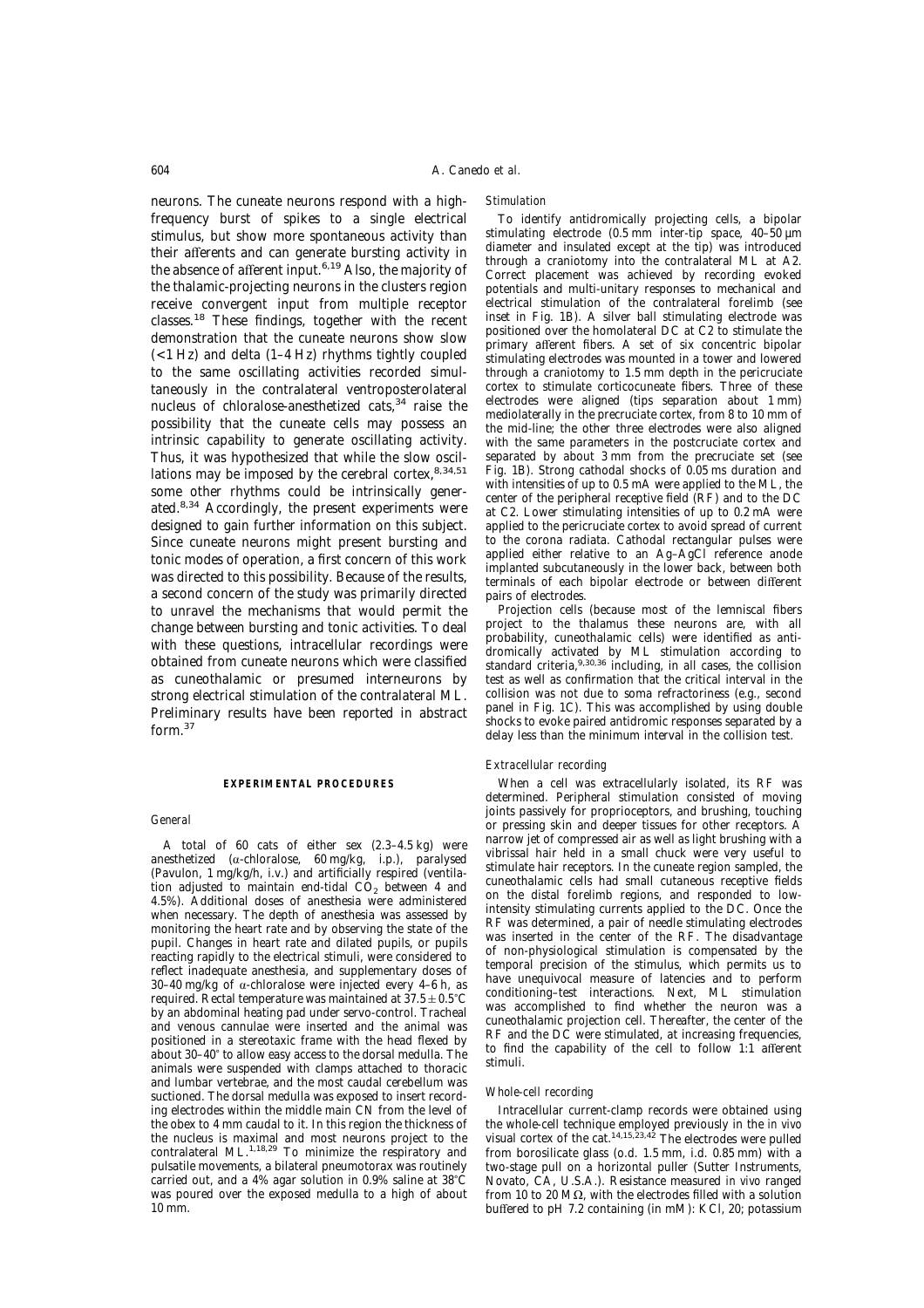

Fig. 1. Experimental procedures. (A) After a cuneate cell was extracellularly isolated whether responding to ML or to primary afferent stimulation, the micropipette was advanced until the polarity of the spike reversed. Then, gentle suction was applied to form a seal. (B) General experimental arrangement. Correct placement of the stimulating electrode in the ML was assured by averaging the field potentials evoked by dorsal column (DC), contralateral forepaw (CFP) and contralateral hindpaw (CHP) electrical stimulation (inset, 30 averaged responses). (C) A cuneate projection neuron with a rhythmic spontaneous discharge (collision between one spontaneous and one antidromically induced ML spike is shown in the second panel). Motor cortex (MCx) stimulation with a train of three pulses induced an inhibitory response (upper panel). Stimulation of the dorsal column (DC, fourth panel) and of the center of the receptive field (RF, lower panel) evoked a single and a doublet of spikes, respectively. Stimulus artifacts are marked by asterisks.

acetate, 90; MgCl<sub>2</sub>, 3; CaCl<sub>2</sub>, 1; HEPES, 40; EGTA, 3; GTP,  $0.4$ ; Na<sub>2</sub>ATP, 4; biocytin, 1%. The solution was adjusted to 300 mOsm with saccharose. Before penetration into the neural tissue, the electrode was positioned over the CN using a motorized driver, the tissue was then covered with warm agar and, when solidified, the electrode was introduced and the search for cuneate neurons began.

When a cell was extracellularly isolated, its RF was determined and the antidromicity to ML stimulation tested. Electrode resistance was continuously checked by observing the change in voltage produced by current pulses (50 ms duration;  $-100$  to  $-200$  pA intensity) using an axoclamp-2B intracellular amplifier (Axon Instruments, Forster City, CA, U.S.A.) in the bridge mode. The bridge was balanced and the capacitance neutralization adjusted to give the fastest step response to a current pulse. Positive pressure was not applied to the micropipette since extrusion of internal solution will tend to equal the intracellular medium, which would lead to a voltage decrease of the cellular responses. Electrical stimulation to the ML and/or to the DC was applied while the electrode was advanced in 1–2 µm steps until the shape of the extracellular spike varied from negative to positive (see Fig. 1A). This procedure was particularly useful since the spike was gradually reversing polarity that could be easily followed. The reversal of the spike polarity was taken as evidence that the electrode contacted the membrane of the neuron when the resistance increased by  $10-40$  M $\Omega$ . Thereafter, gentle suction was applied through a small syringe to form a seal. Further pulses of negative pressure were applied to break the seal and to observe a sudden drop in the resistance, a resting potential, and synaptic potentials in response to electrical stimulation. Typical series resistances varied between 3 and  $15 \text{ M}\Omega$ .

The output of the amplifier was monitored on an oscilloscope and stored in a digital tape recorder (sampling frequency per channel:  $12-48$  kHz) for further analysis. Also, current–voltage curves were computed by injecting intracellular current pulses of 50–300 ms duration and intensities from  $-1.25$  to 1.25 nA in 0.25-nA steps (Figs 3, 5B, 8). The voltage responses to the injected currents were filtered at 3 kHz and stored in a 486 personal computer at a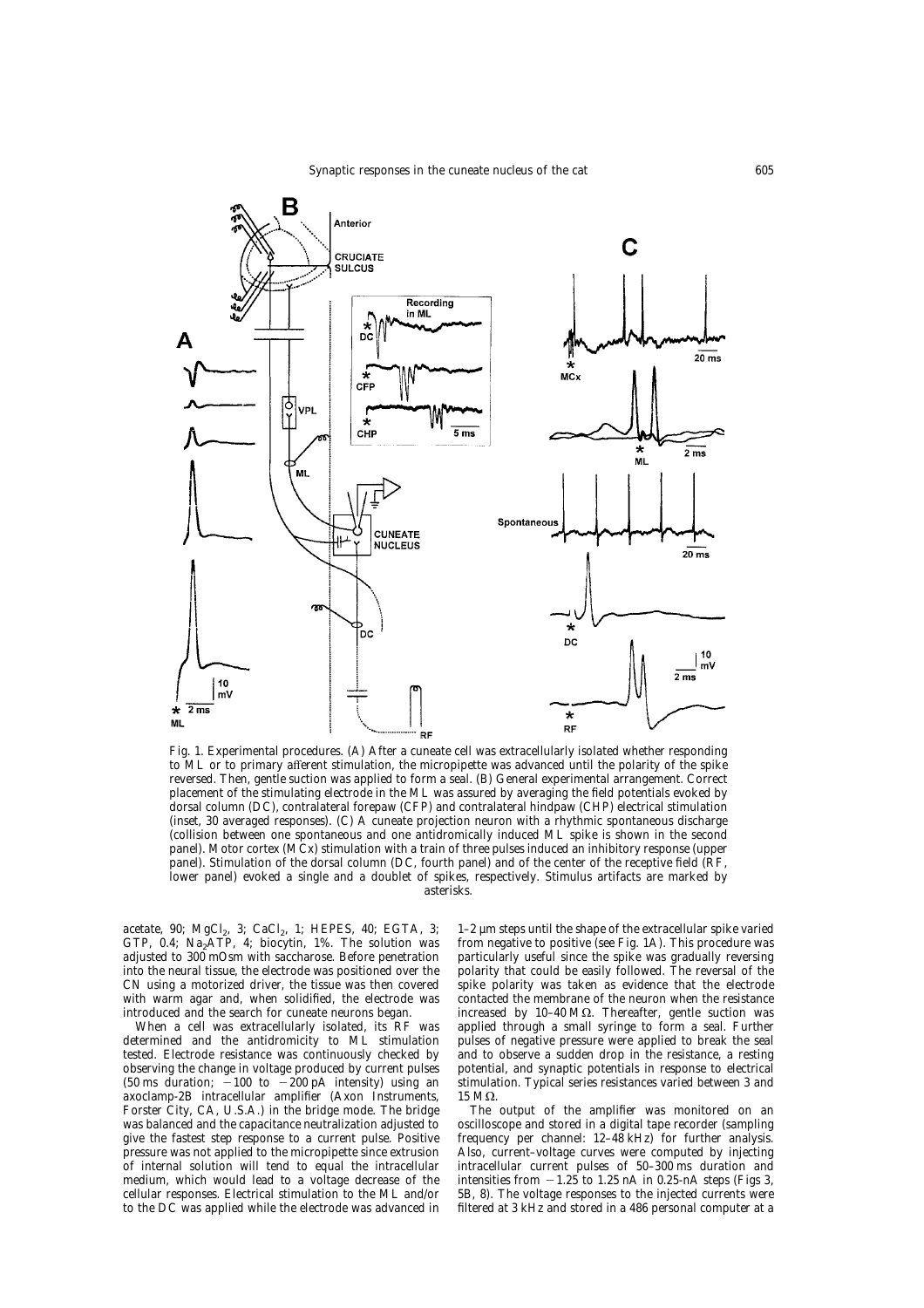sample rate of 10 kHz for later analysis using pClamp6 software (Axon Instruments). Measurements of resting potentials were made by comparing intracellular with extracellular d.c. levels recorded on the tape.

# *Histology*

Following histological processing,<sup>22</sup> we were unable to find any fully and clearly labeled neurons. The reason could be that the neurons were not maintained long enough to permit the diffusion of the biocytin and/or that the recording electrode was always intracellularly maintained until neuronal deterioration. Reconstruction of the electrode tracks revealed that the recordings were made within the middle main CN.

## **RESULTS**

# *General*

The technique permitted stable recordings for an unusually long duration in this highly pulsating part of the brainstem (10–20 min; *n*=86). We focused our attention on the change of the responses in function of afferent stimuli and injection of current, more than in the absolute size of the potentials. As long as the conditions of recording are maintained constant, comparison of responses induced by afferent stimuli and injection of current should reflect the basic properties of the recorded neurons.<sup>13</sup>

To evaluate whether the use of Pavulon (obtained from our hospital facilities) should be avoided, the spontaneous and peripherally evoked activities of cuneate neurons were studied extracellularly in two pilot experiments. Some neuronal properties were evaluated, first in the non-paralysed animal and then under continuous venous infusion of Pavulon or decamethonium bromide in the same animal. Since, at the systemic doses utilized (1 mg/kg per h), neither substance induced statistically significant variations in the responses of cuneate neurons to mechanical and electrical stimuli applied to the center of their RFs (threshold, mean latency, mean number of spikes, stimulating frequency-following) nor varied the size of the RFs (size, modality) in chloraloseanesthetized cats, Pavulon was subsequently used.

Strong electrical shocks applied to the contralateral ML allowed us to distinguish presumed cuneate interneurons from projection cells. Although there is always the uncertainty that lemniscal stimulation could fail to antidromically activate all the cuneothalamic cells, evidence demonstrating differential properties between projection neurons and presumed local neurons is presented that permits us to be reasonably confident when separating these two classes of cells.

Resting potential was taken as the difference between the intracellular and extracellular potentials after withdrawing the recording micropipette. Current pulses of the same amplitude as used during intracellular recording were applied to ensure the absence of artifacts that would have resulted from improper capacitance compensation or microelectrode polarization. Resting potentials for the 57 projection neurons averaged  $-50$  mV (range:  $-38$  to  $-75$  mV). Their input resistances, measured with current pulses of  $-75$  pA passed through the recording micropipette, varied from 20 to 76 M $\Omega$  (mean  $\pm$ S.D.:  $35 \pm 14$  M $\Omega$ ). Resting potentials for the 29 neurons that failed to respond antidromically to ML stimulation averaged  $-49 \text{ mV}$  (range:  $-33 \text{ to}$  $-78$  mV), and their input resistances varied from 35 to 96 M $\Omega$  (41  $\pm$  18 M $\Omega$ ). Responses to current injection were obtained during the first 1–3 min of the recording. The mean antidromic latency for the cuneate projection cells was  $1.2 \pm 0.2$  ms (mean  $\pm$  S.D.), with no significant differences related to their rostrocaudal or dorsoventral locations. These projection neurons appeared at depths between 700 and 2000 µm from the surface. The presumed interneurons appeared more superficially and more ventrally.

## *Peripheral receptive fields*

The size of the RFs varied with the location of the fields on the skin. The smallest fields appeared on the distal parts of the forelimb. The fields became progressively larger in the proximal forelimb and trunk. There was a significant difference in field size between projection cells and presumed interneurons. The nonprojection neurons had larger RFs that were located proximally in the limb and trunk. Overall, the cells fired in response to displacement of hairs (42/86 or 48.8%: 34/57 or 59.6% of the projection cells, 8/29 or 27.6% of the presumed interneurons), to light touch (28/86 or 32.5%: 18/57 or 31.5% of the projection cells, 10/29 or 34.5% of the interneurons) or pressure (10/86 or 11.6%: 5/57 or 8.8% of the projection cells, 5/29 or 17.2% of the presumed interneurons) applied to the skin. The remaining six cells (all presumed interneurons) responded to passive proprioceptive stimulation.

Manual peripheral sensory stimulation induced sustained depolarizations. While the receptive field properties were studied extracellularly for all the sampled neurons, the intracellular properties were derived from five single-spike, six bursting and two silent cuneothalamic cells. Electrical stimulation in the center of the RFs yielded more complex responses which will be reported separately, since it is necessary to delimit the different receptors and/or terminals stimulated. Figure 2 shows examples of the extracellular responses induced in two projection neurons to light touch (Fig. 2A) and to movement of hairs (Fig. 2B) in the center of their RFs, located in both cases in the distal forelimb. The cells showed no apparent adaptation, since both responded during the whole period of stimulation (marked by horizontal bars). Interestingly, following peripheral stimulation, the cells stopped their spontaneous firing during prolonged periods of time (minutes in some cases). However, during these pauses the neurons responded very well to the stimulation of their RFs and,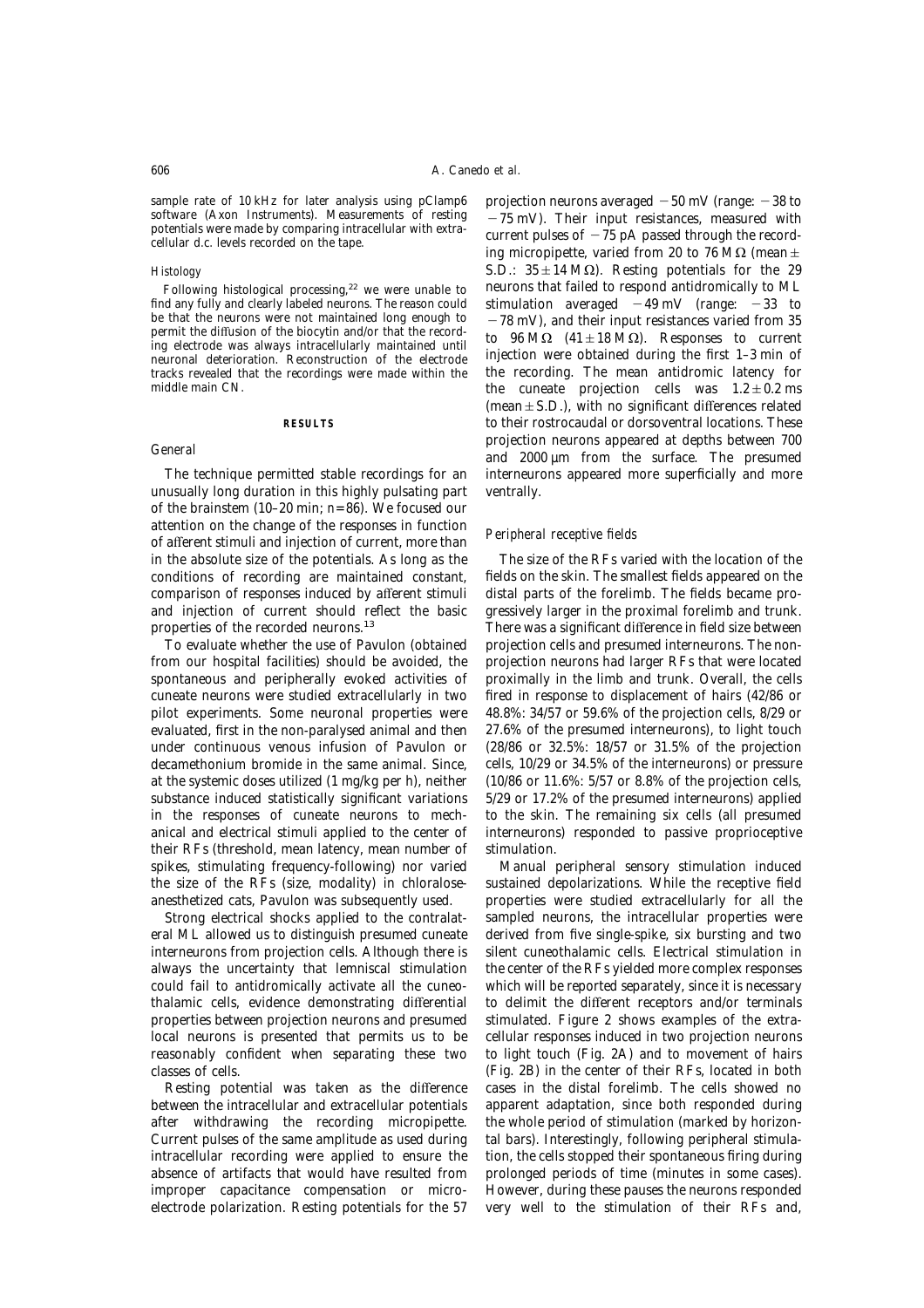

Fig. 2. Responses of projection cells to sensory afferent stimulation. Extracellular responses of two cuneothalamic neurons (A, B) to manual stimulation of their cutaneous RFs. The horizontal bars mark the stimulating periods. The intracellular responses of two different projection bursting cells (C, D) show that manual stimulation of their RFs induced membrane depolarization converting their oscillatory activity into single, tonic activity. A single-spike (E) and a silent neuron (F), both projection cells, responded to light tapping of the homolateral central forepaw with sustained depolarizations leading to the production of spikes (see the specimen records expanded below). Although the oscillatory neurons did not have a true resting potential, their more negative spontaneous excursion reached  $-50$  mV (C) and  $-60$  mV (D). Resting membrane potentials for the neurons shown in E and F were  $-50$  and  $-55$  mV, respectively.

generally, field potential oscillations of about 4 Hz were visible extracellularly, as reported previously.<sup>34</sup> These oscillating field potentials probably reflected the rhythmic activity of groups or clusters of cells in close proximity. The intracellular behavior of the bursting cells to manual stimulation of their RFs is exemplified by the records of Fig. 2C and D. Figure 2C illustrates a cuneate projection neuron that oscillated spontaneously, generating bursts of two spikes. Movement of hairs of the dorsal part of the most distal forelimb using a vibrissal hair evoked long depolarizing periods crowned by spikes of higher amplitude than in control conditions. These spikes with varying amplitudes suggest that they were generated in the dendritic arbor, and the recording electrode was probably located in a dendrite.<sup>52</sup> Upon cessation of peripheral stimulation, the cell remained sufficiently depolarized to disrupt its oscillating mechanism during various hundreds of milliseconds. If the RF was stimulated during the silent period that followed a previous stimulation, it again generated long depolarizations leading to high-amplitude spikes. The projection neuron shown in Fig. 2D also discharged rhythmically, generating spike doublets. Manual stimulation of the RF caused a maintained depolarization that led to tonic firing during the full stimulating period. The depolarization induced by sensory stimulation replaced the oscillating activity by single-spike, tonic activity, very much like thalamocortical neurons.47,48

Manual stimulation of the RFs of single-spike and silent projection cells showed, basically, a similar behavior (Fig. 2E, F). The cells responded with a sustained depolarization, leading to the generation of spikes in which, in the case of the two silent neurons, a first conventional potential was invariably followed by incomplete responses (Fig. 2F) that could reflect the partial inactivation of sodium channels or, alternatively, dendritic potentials electrotonically conducted to the soma.

# *Responses to afferent input*

Motor cortex stimulation evoked excitatory responses in all the presumed interneurons (*n*=29). These responses usually reached threshold and led to propagated spikes followed by postspike hyperpolarizations and rebound depolarizations that also reached threshold in most cases (see also Ref. 8). In contrast, MCx stimulation evoked inhibitory responses in all the projection cells (*n*=57; Figs 3, 5A), and injection of hyperpolarizing currents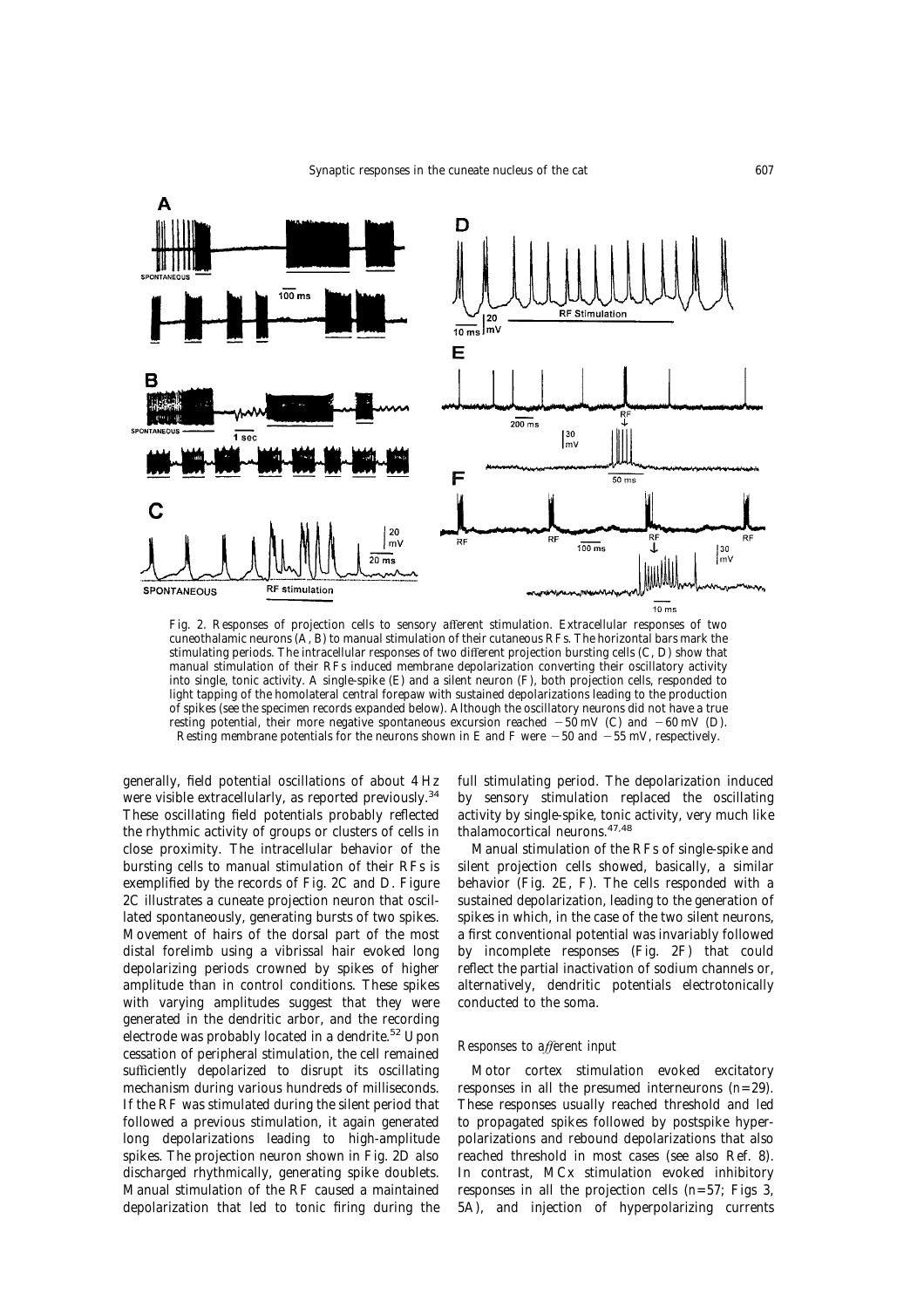608 A. Canedo *et al.*



Fig. 3. MCx stimulation induced IPSPs in cuneothalamic neurons. (A) The inhibitory potential evoked in a projection neuron upon stimulation of the MCx reversed polarity at a membrane potential of about "80 mV. (B) Voltage–current plots for four different cuneothalamic cells, showing that the MCx-induced IPSPs reversed polarity at membrane potentials between  $-75$  and  $-80$  mV. MCx stimulus artifacts are marked by asterisks.

through the recording electrode reversed the polarity of the inhibitory postsynaptic potentials (IPSPs) (Fig. 3). The IPSPs evoked by MCx stimulation on the projection cells had a mean latency of 9 ms (range: 7.5–15 ms) and a duration ranging from 25 to 70 ms, with a mean of 35 ms. The excitatory postsynaptic potentials (EPSPs) evoked by MCx stimulation on the presumed interneurons had a mean latency of 5.5 ms (range: 2–10 ms) and were less sensitive to hyperpolarizing currents than the IPSPs evoked on the projection cells. The interneuronal IPSPs also reversed polarity upon injection of hyperpolarizing currents (not shown).

Primary afferent electrical stimulation in the periphery produced inhibitory (*n*=4) and excitatory (*n*=15) responses in presumed cuneate interneurons (19 tested), and a first monosynaptic excitatory response in projection cells, sometimes followed by a later hyperpolarization (37 of 37 cells tested). Bear in mind that excitatory fields were searched, extracellularly, that a bipolar needle for electrical stimulation was inserted in the center of the field, and that the stimulating current may diffuse to other receptors and/or fiber terminals. Spikes and/or EPSPs were considered to be produced monosynaptically when they were produced in a 1:1 manner following peripheral stimulating frequencies of 150 Hz or higher. While high-frequency stimuli (trains of 5–20 stimuli up to 500 Hz in some cases) applied to the DC were consistently followed by the projection cells in a 1:1 manner, the presumed interneurons (all of six tested: four single-spike and two bursting cells) failed to follow stimulating frequencies of 100 Hz or higher. One example is shown in Fig. 4, illustrating a presumed local neuron that discharged rhythmically, generating pacemaker-like potentials that led to propagated spikes at rest. Iterative stimulation of the DC at 100 Hz kept the cell partially hyperpolarized. After a variable number of successive monosynaptically evoked responses, the firing mechanism regularly failed. Consequent to stimulation, the conventional action potentials were often preceded by shorter waveforms (see the expanded lower records of Fig. 4). These partial responses appeared in isolation following each shock to the DC every time the firing mechanism failed. Thus, at least some of the presumed local cells seem to have intrinsic membrane properties restricting their capability to follow a 1:1 afferent stimulus at frequencies of 100 Hz or higher. The inability of the presumed interneurons to follow 1:1 afferent stimulation could also be explained in part by the sparser projections of the DC to the shell with respect to the clusters region.

# *Rhythmic activity*

In the deeply anesthetized, paralysed cat, most of the cuneate cells were spontaneously active (50/57 of the projection neurons and 25/29 of the presumed interneurons), discharging in single spikes (16/50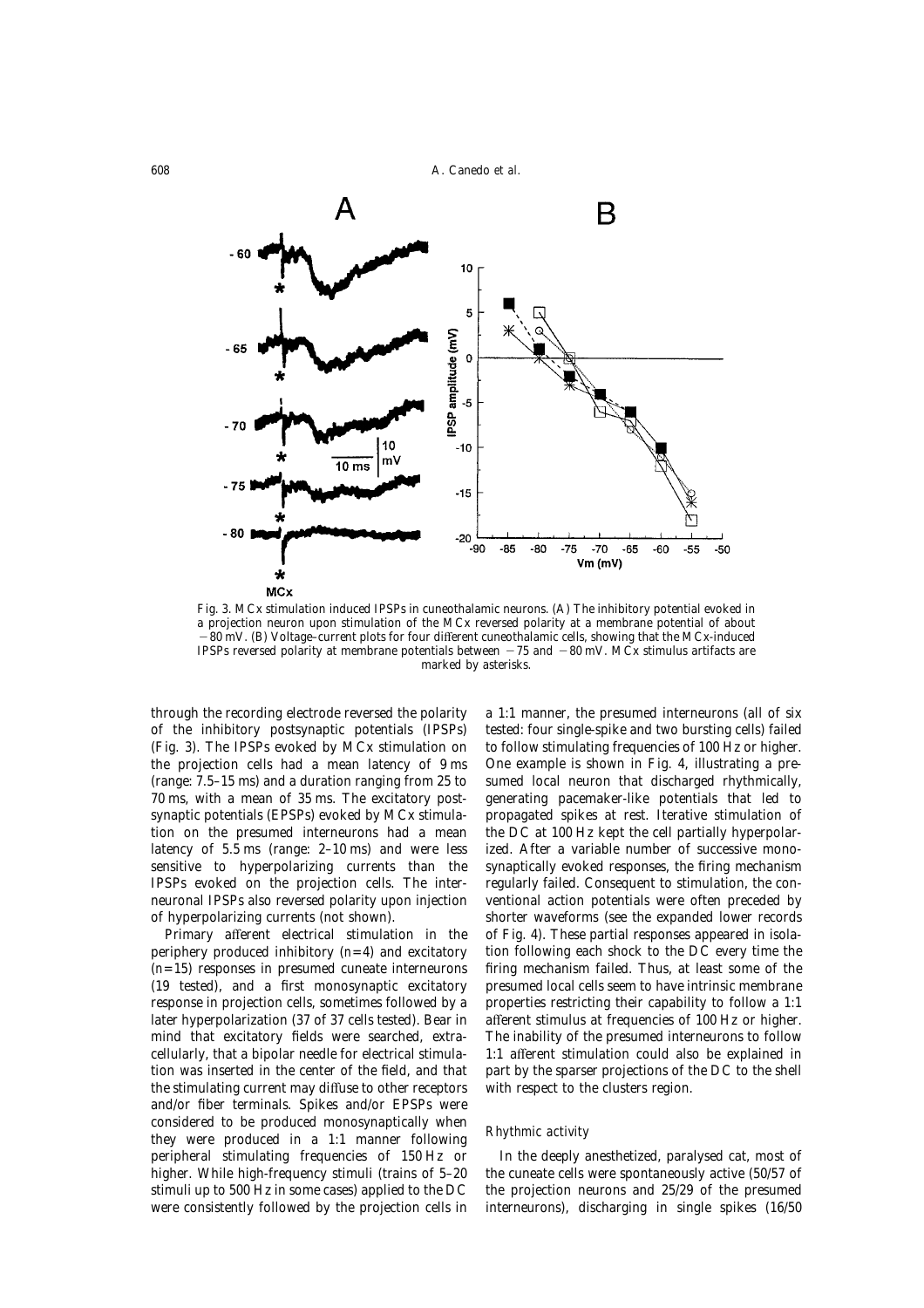

Fig. 4. The presumed interneurons did not follow high-frequency afferent stimulation. A stimulating train of 700 ms duration at 100 Hz was applied to the DC (upper panel; the first stimulus artifact is marked with an asterisk). The parts marked by horizontal lines at the beginning and end of the train are expanded below. Note that although the presumed local neuron did not follow a 1:1 stimulus, the failures were discontinuous. The short waveforms preceding the spikes were uncovered each time the DC stimuli failed to induce conventional action potentials. These short and incomplete responses represent, in all probability, postsynaptic potentials.

cuneothalamic cells and 12/25 presumed interneurons) or in bursts of two to five spikes.

The hyperpolarization induced by motor cortex stimulation generated bursting activity in 25 of 35 projection cells tested as illustrated in the example shown in Fig. 5A. Figure 5B shows another example in which hyperpolarization from rest  $(-55 \text{ mV})$  of the projection cell gradually increased the appearance of a low-threshold potential that led to the generation of bursts of conventional spikes. Membrane depolarization from hyperpolarized values gradually decreased this low-threshold potential, which was canceled at depolarized values from rest, although some burst discharges were still present. This indicates that the tendency of cuneothalamic cells to generate repetitive firing might be sustained by different mechanisms. Furthermore, depolarization from rest showed that the amplitude of the fast postspike hyperpolarization increased gradually, demonstrating its voltage dependence. Also, injection of depolarizing currents converted the spontaneous bursting activity of projection cells (12 of 12 tested; Fig. 5C) and presumed interneurons (five of five tested) into single-spike, tonic discharges.

In addition, both projection cells and presumed interneurons presented resting rhythmicites, including slow<sup>34</sup> (<1 Hz; Fig. 5D), delta (1-4 Hz) and gamma (30–80 Hz; Fig. 6) oscillations. Particularly, the hyperpolarizations leading to slow oscillations were very prominent (range: 10–23 mV; from eight projection neurons and five presumed interneurons; no significant difference for both classes of cells) and sometimes delta-like oscillations appeared during the hyperpolarizing periods (Fig. 5D, asterisk at left). These slow hyperpolarizations usually led to the generation of bursting activity (Fig. 5D, two asterisks at right). The rhythmicity of single-spike discharging cells was also voltage dependent. Within the range of 25 mV, the increase in the number of spikes was approximately linear with membrane depolarization both for presumed interneurons (*n*=5) and projection cells  $(n=6)$  (Fig. 6). On average, the interneurons appeared to be slightly more sensitive to membrane depolarization. Depolarization exceeding 25 mV from rest usually led to neuronal deterioration (the cell illustrated in the upper panel of Fig. 6 was the only exception) and was not taken into account for analysis.

In summary, the voltage dependence of singlespike versus bursting activity is apparent even when dealing with undershooting records. Furthermore, the rhythmic discharges are not due to intracellular impalement, since they are also observed in extracellular records (Fig. 7; also see Ref. 34). Thus, it appears that cuneothalamic neurons do possess intrinsic membrane properties, allowing them to change from bursting to tonic activity.

# *Low-threshold and hyperpolarization-activated responses*

It is well known that thalamocortical neurons generate rhythmic oscillations through the interaction of a slow inward rectifier current  $(I_H)$  and a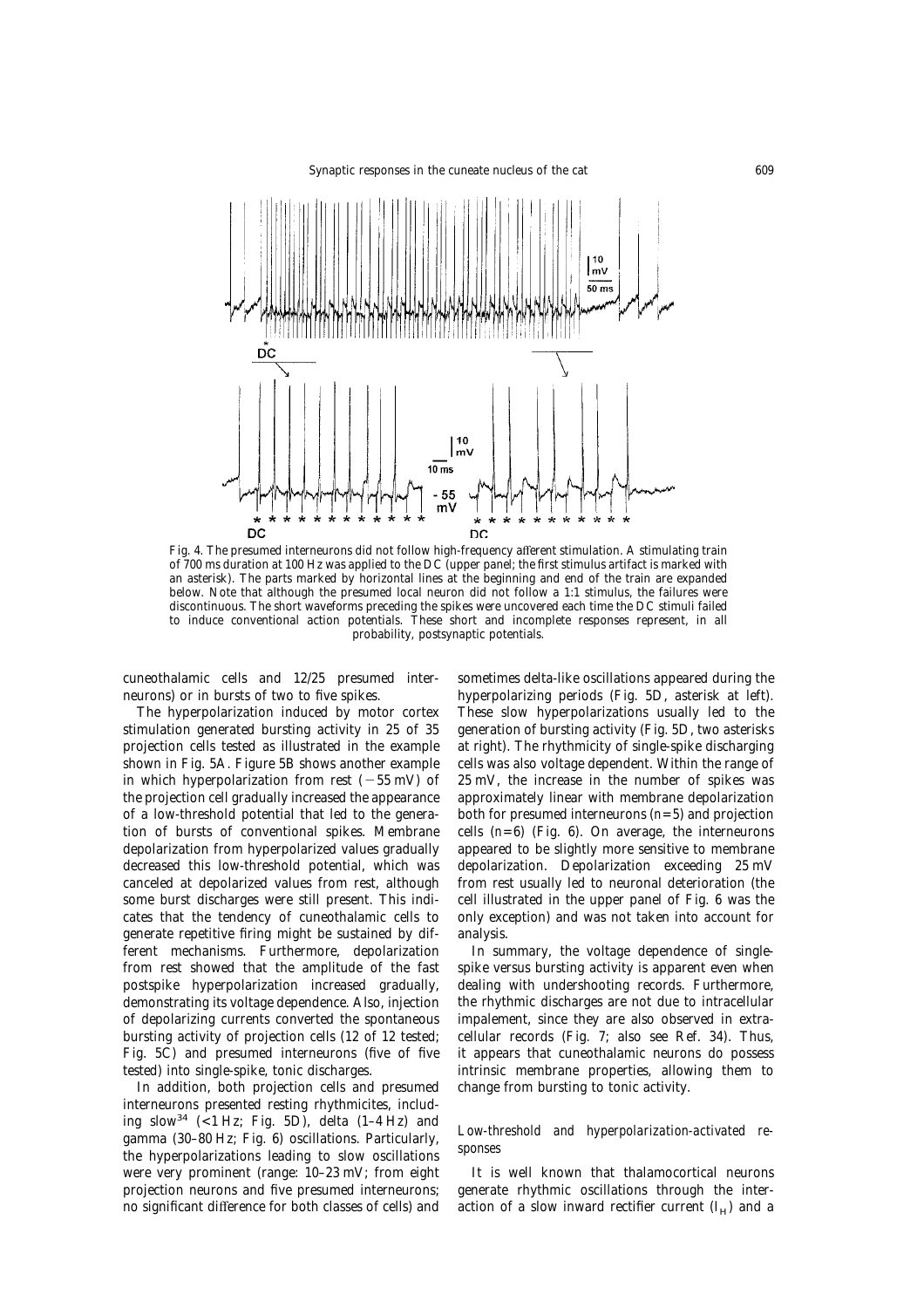

Fig. 5. Responses of projection cells to membrane polarization. (A–C) Three different cuneothalamic neurons. The cell shown in A responded to a high-frequency train (600 Hz) of six electrical stimuli applied to the tip of the cruciate sulcus (MCx), generating an inhibitory response that, in turn, induced bursting activity, probably by deinactivating a low-threshold conductance. Intracellular injection of current in the neuron illustrated in B demonstrated that different conductances were activated at distinct membrane potentials. While hyperpolarization induced bursting activity, depolarization led to single, tonic discharges, with the fast postspike hyperpolarization decreasing in amplitude with the degree of depolarization. The neuron illustrated in D showed spontaneous membrane rhythms within the range of delta (1–4 Hz) and slow (<1 Hz, asterisks) oscillations. The spikes in D are truncated. During spontaneous activity the intracellular membrane potentials reached maxima of  $-57$  mV (A),  $-55$  mV (B),  $-58$  mV (C) and  $-60$  mV (D).

low-threshold calcium current  $(I_T)$ .<sup>38,39,41,49</sup> If the cuneate cells possess a similar mechanism, then hyperpolarization of their membranes should activate  $I_{H}$ , if present, and lead to a depolarizing sag in current-clamp records. In addition, the depolarization induced by activation of  $I_H$  might eventually reach the threshold of  $I_T$ , if present, which, in turn, will trigger conventional spikes. A total of eight projection cells and six presumed interneurons were tested. Hyperpolarizing current steps from rest uncovered a depolarizing sag in all eight cuneothalamic neurons but in none of the six presumed interneurons. Figure 8A illustrates a cuneothalamic cell that responded to DC stimulation by generating a doublet of spikes followed by a postspike hyperpolarization that led to a rebound slow depolarizing potential (probably by activation of  $I_T$ ; arrow). It reached threshold and generated a conventional spike followed by a smaller postspike hyperpolarization and a subthreshold rebound depolarization at rest (Fig. 8A, black dot in left panel). When the same neuron was hyperpolarized to  $-75$  mV from rest, the postspike hyperpolarization induced by DC stimulation decreased in amplitude, indicating its voltage dependence. A slow rebound depolarizing potential was still generated but, probably because of the underlying hyperpolarization, it was partially counterbalanced and did not reach the threshold of conventional spikes (Fig. 8A, arrow in right panel). Upon decline of the rebound potential (probably by inactivation of  $I_T$ ), a slow rising repolarization (probably by activation of  $I_H$ ) further led to a slow depolarizing waveform (probably by reactivation of  $I_T$ ) that reached threshold (black dot in Fig. 8A, right panel) and generated a full spike. Fig. 8B shows that hyperpolarizing current pulses of 300 ms duration applied to a different cuneothalamic neuron uncovered a depolarizing sag (probably reflecting  $I_H$ ) in the electrotonic potential. Upon cessation of the higher hyperpolarizing pulse, the cell generated a slow rebound potential (presumably by activation of  $I<sub>T</sub>$ ) that triggered a doublet of full spikes. The voltage responses to injected currents are shown in Fig. 8D at the peak (black dots) and 250 ms from the beginning of the injection (squares). Inward rectification occurred at membrane potentials negative to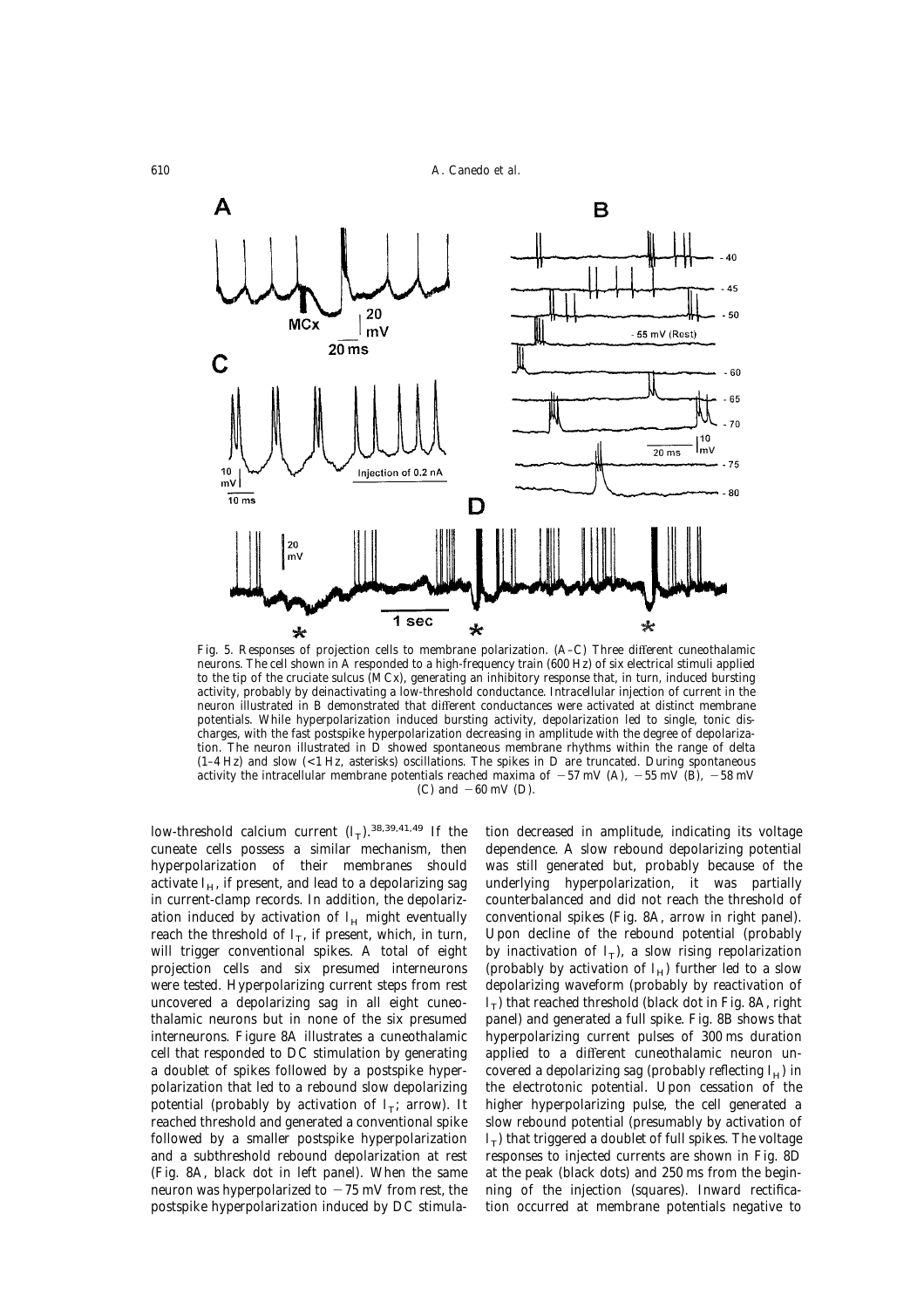

Fig. 6. Effect of membrane potential on the firing frequency of cuneate neurons. Injection of depolarizing current pulses induced increases of firing frequency in a presumed interneuron (top panel) and in a projection cell (middle panel). Each of the first two panels show the resting activity at left (and also at right in the upper panel), and then the effects of successive current injections of 0.2 and 0.4 nA, separated by periods of 30 s for neuronal recovery. The lower panel graphically illustrates the mean increases of frequency in function of the membrane potential for the 11 neurons tested, within the range of 25 mV. Voltage calibration is valid for A–C.

 $-60$  mV. Series of injection currents from  $-1.25$  to 1.25 nA in steps of 0.25 nA from rest were applied to six presumed interneurons. All six cells generated conventional spikes at the beginning and end of the depolarizing and hyperpolarizing pulses, respectively (Fig. 8C). In contrast to the projection cells, the hyperpolarization did not uncover a depolarizing sag in the interneuronal electrotonic potential.

Thus, these data, together with results such as those illustrated in Fig. 5, point to the existence of a low-threshold conductance (presumably  $I_T$ ) in projection cells and also probably in interneurons, and to a hyperpolarization-activated inward current (probably  $I_H$ ) in cuneothalamic cells.

## *Conditioning–test interactions*

It was suggested that cortical stimulation depolarized, through intranuclear interneurons, the terminals of the cuneate primary afferent fibers leading to primary afferent depolarization that, in turn, will induce presynaptic inhibition.<sup>1,2</sup> Since a decrease in the postsynaptic response with no accompanying membrane potential changes is an indication of presynaptic inhibition,  $10,16$  we searched for such a decrease in cuneate neurons in response to both motor cortex and primary afferent stimulation by using conditioning test stimuli (Fig. 9). Since it was reported that sensorimotor cortex conditioning volleys produced a maximal increase in excitability of the cuneate tract fibers to cutaneous test stimuli at inter-stimulus intervals of  $40-50$  ms,<sup>1</sup> we expected to detect a significant reduction in the amplitude of the EPSPs at similar intervals. However, as illustrated in Fig. 9, the MCx conditioning stimuli did not reduce the test cutaneous EPSPs. Postsynaptic interactions, including occlusion, were seen at reduced interstimulus intervals (4–19 ms). This behavior was characteristic of both projection cells and presumed interneurons (six projection cells and four interneurons tested). Thus, presynaptic effects were not postsynaptically measurable, in our hands, when MCx–RF conditioning–test stimuli were applied at different intervals. Therefore, the technique apparently did not reveal presynaptic effects, and this issue is actually under study in our laboratory, using a more specific approach trying to conclusively determine whether or not cortical afferents induce presynaptic inhibition within the CN. The failure to reduce EPSPs and firing by MCx stimulation could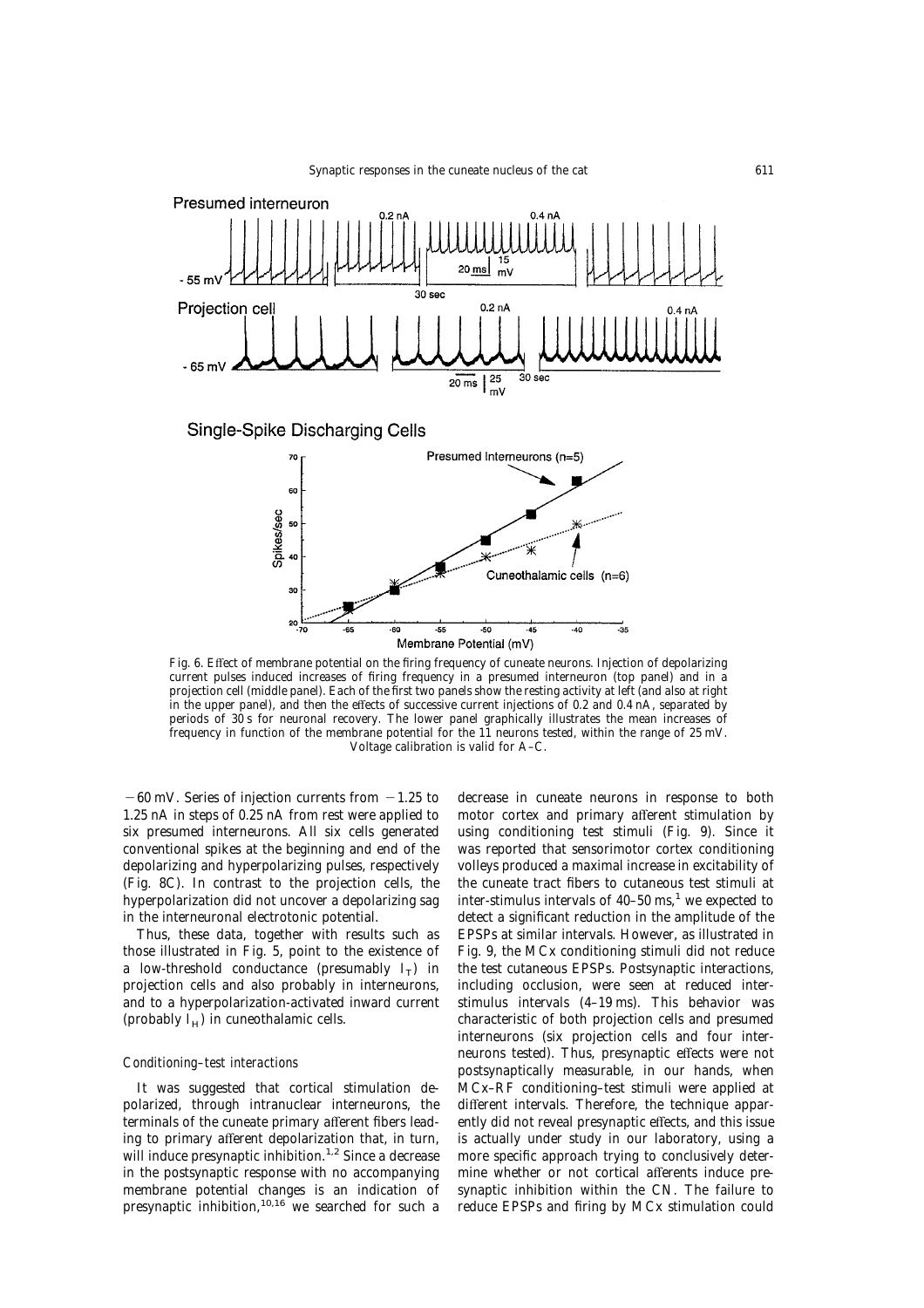

Fig. 7. The rhythmic activity was not impalement dependent. Autocorrelograms from a cuneate projection neuron computed with bins of 1 ms (left) and 0.1 ms (inset) are shown. Detected events were the neuronal extracellular spikes. The histogram in the inset represents the expanded portion marked by the bracket on the left of the autocorrelogram.

alternatively be due to the powerful sensory stimulation, making presynaptic inhibition difficult to detect.

#### **DISCUSSION**

Some of the records show undershooting action potentials. This could reflect an incomplete seal, leading to current leakage. However, the postsynaptic responses were well recognized, the action potentials were monophasic positive with standard duration, the firing threshold was relatively constant during the recording period, and injection of current induced the typical polarity-dependent effects. In spite of the absolute size of the action potentials, the technique seems to be the most appropriate, to date, to study highly pulsating structures such as the CN. Furthermore, many of the records were similar to those obtained with sharp electrodes from other structures, and the neuronal properties described in this study did not appear to vary either in function of the absolute size of the action potentials or within the reported range of the resting membrane potentials. Also, the accepted general properties of cuneate cells are based upon intracellular recordings showing low values of membrane potentials ( $-20$  to  $-30$  mV), as well as undershooting spikes.<sup>2</sup>

Curare derivatives released microiontophoretically (flaxedil, tubocurarine) increase the firing of most cuneate neurons (mostly inducing relatively prolonged bursts rather than doublets), while microiontophoretic ejection of succinylcholine, a depolarizing neuromuscular blocker, does not affect cuneate activity.19 However, the changes induced over cuneate cells by systemic injection of flaxedil boluses were observed with much higher doses  $(6-10 \text{ mg/kg/h})^{19}$  than those necessary to induce neuromuscular blocking. Also, similar systemic doses of curare derivatives to those utilized in the present study, as well as depolarizing neuromuscular blockers, have previously been used indistinctly, without any apparent influence over the normal behavior of DC nuclei cells in both barbiturate- and chloralose-anesthetized cats.53,54

Although general anesthetics potentiate synaptic inhibition and depress excitatory synaptic transmission,<sup>27</sup> the study of corticofugal-induced effects over cuneothalamic cells precluded the decerebrate preparation. Barbiturates tend to lower terminal excitability<sup>28</sup> and enhance oscillatory activity,<sup>21</sup> while chloralose appears to increase the excitability of primary afferent terminals in the spinal cord.<sup>7</sup> Although pentobarbital and condensation of glucose with chloral ( $\alpha$ -chloralose) are widely used for experimental anesthesia, their direct electrophysiological actions at anesthetic concentrations are unknown. Chloralose was the anesthetic of choice because, contrary to pentobarbital, it does not induce direct electrophysiological effects on papillary muscle action potentials<sup>40</sup> and preserves vagal and baroreceptor reflexes,<sup>20</sup> as well as the functionalmetabolic coupling in the somatosensory cerebral cortex.55 Furthermore, the behavior of cuneate neurons has been shown to be basically the same when using chloralose, barbiturate (nembutal) and non-anesthetized, decerebrate cats.1,5,25

Because of the difficulty of maintaining a long and stable intracellular recording, pharmacological techniques were not feasible. However, the technique revealed that cuneate neurons possess bursting and tonic firing modes, and oscillatory rhythms (also see Ref. 8). The change from the oscillatory to the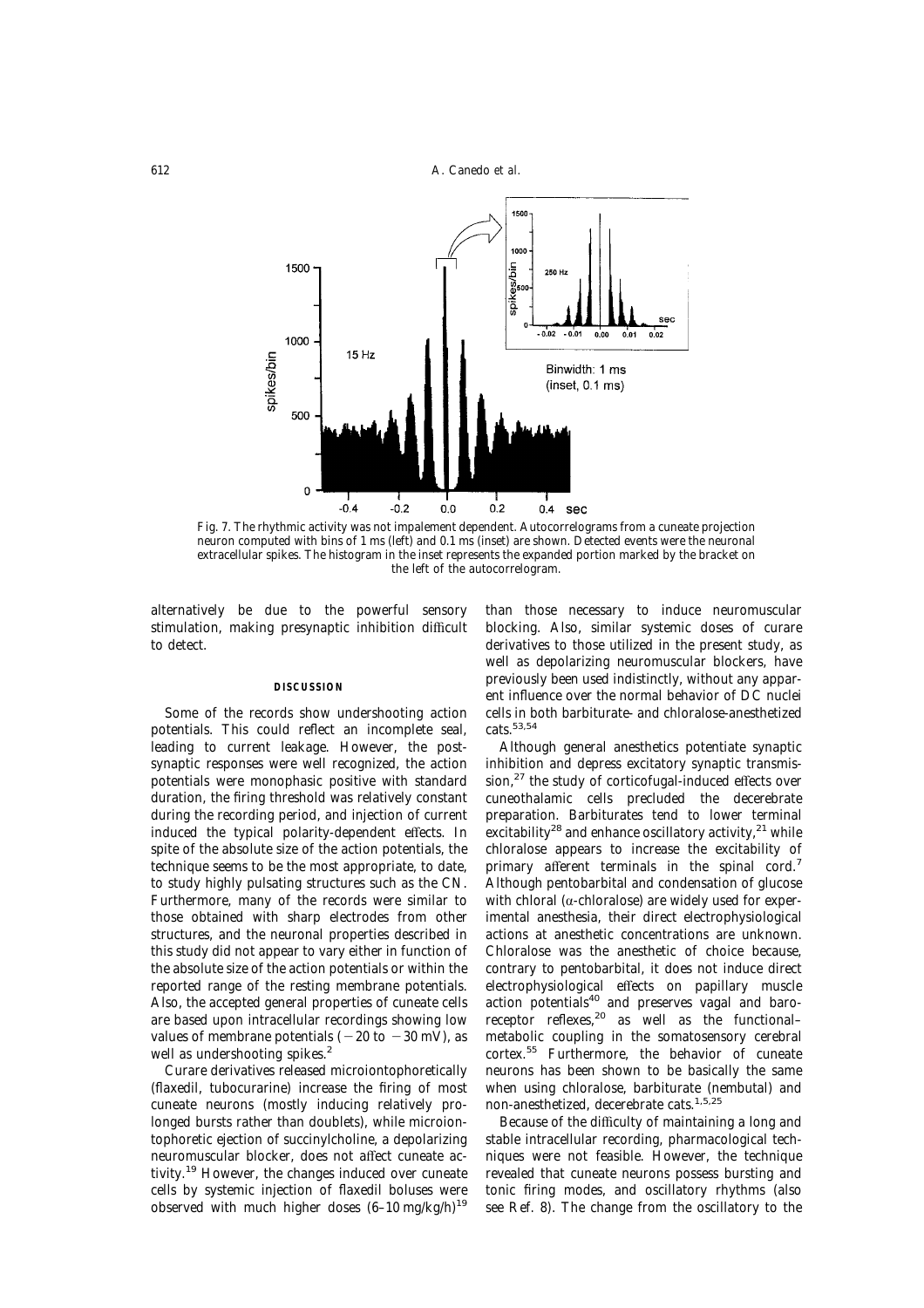

Fig. 8. Responses to current injection. Responses of two different projection neurons (A, B) and of a presumed interneuron (C) to injection of current through the recording electrode. The cell illustrated in A showed a rebound depolarization (arrow, left) following the postspike hyperpolarization induced by DC stimulation and that reached threshold. The subsequent postspike rebound depolarization did not reach threshold (black dot, left panel). When the cell was hyperpolarized to  $-75$  mV from rest, the postspike rebound potential did not reach threshold (arrow, right panel) and there was a slow repolarization towards rest following the decline of the rebound potential. This repolarization induced a further slow depolarization (black dot, right panel) that reached threshold. DC stimulus artifacts are marked with asterisks. (B) Hyperpolarizing pulses of 300 ms duration uncovered a depolarizing sag in a different projection neuron. The voltages at the peak (black dot) and 250 ms after the injection (square) are compared in the plots in D. (C) Polarizing pulse steps of 150 ms duration applied to a presumed interneuron induced full spikes at the beginning of depolarizing pulses and at the end of hyperpolarizing pulses. This neuron showed a strong accommodation, but a depolarizing sag was absent in the electrotonic hyperpolarized potentials.

tonic mode is produced by membrane depolarization (Figs 2C, D, 5), which seems to depend on afferent activity (Fig. 2C, D). If the cortex transfers its rhythmical patterns to the cuneate, then the cuneate cells must present oscillating rhythms similar to those seen in the corticothalamic network.<sup>51</sup> Recent data obtained in our laboratory indicate that this may be the case. $34$  Since the majority of the motor cortical fibers directed to the DC nuclei are slow conducting, $36$  which tend to be tonically active, $12$ it is to be expected that the motor cortex inhibition and disinhibition8 over the cuneothalamic cells would also be of a tonic nature in the nonanesthetized animal. These tonic effects could serve to differentially filter the signals incapable of overcoming the underlying inhibition, while allowing others (through disinhibition<sup>8</sup>) to be transmitted to the thalamus.

Since neighboring cuneothalamic cells have very similar antidromic conduction velocities,<sup>8</sup> their recurrent collaterals could serve to synchronize groups of nearby projection cells while, through inhibitory interneurons, inhibiting others located more distantly. Thus, inputs that may control the excitability level of the projection cells will not only influence their frequency of discharge, but also their degree of synchronization. Therefore, it could be expected that the tonic corticofugal inhibition on the cuneothalamic neurons would make their RFs simultaneously less sensitive and more discrete. Some of the motor cortical fibers directed to the DC nuclei originate from collaterals of corticospinal neurons in the cat<sup>11,36,45</sup> and monkey,<sup>4,24</sup> but the majority (68%) derive from pyramidal tract non-corticospinal cells, at least in the cat.<sup>36</sup> Since about 72% of the corticospinal cells that send collateral branches to the DC nuclei terminate in the cervical cord in the cat,36 it is probable that they are mainly engaged in the selection of ascending sensory information from the forelimbs and/or in the filtering of sensory inputs implicated in forelimb–neck–shoulder movement synergies.

The failure of presumed cuneate interneurons to follow a 1:1 afferent stimulus (Fig. 4) can be explained if these cells have calcium-activated potassium currents:  $K_{(IAHP)}$ . Each action potential will introduce calcium into the cell, but because this calcium will be insufficient to open the  $I_{\text{AHP}}$  channels, the cell will continue to generate spikes until there is enough calcium to open the calcium-dependent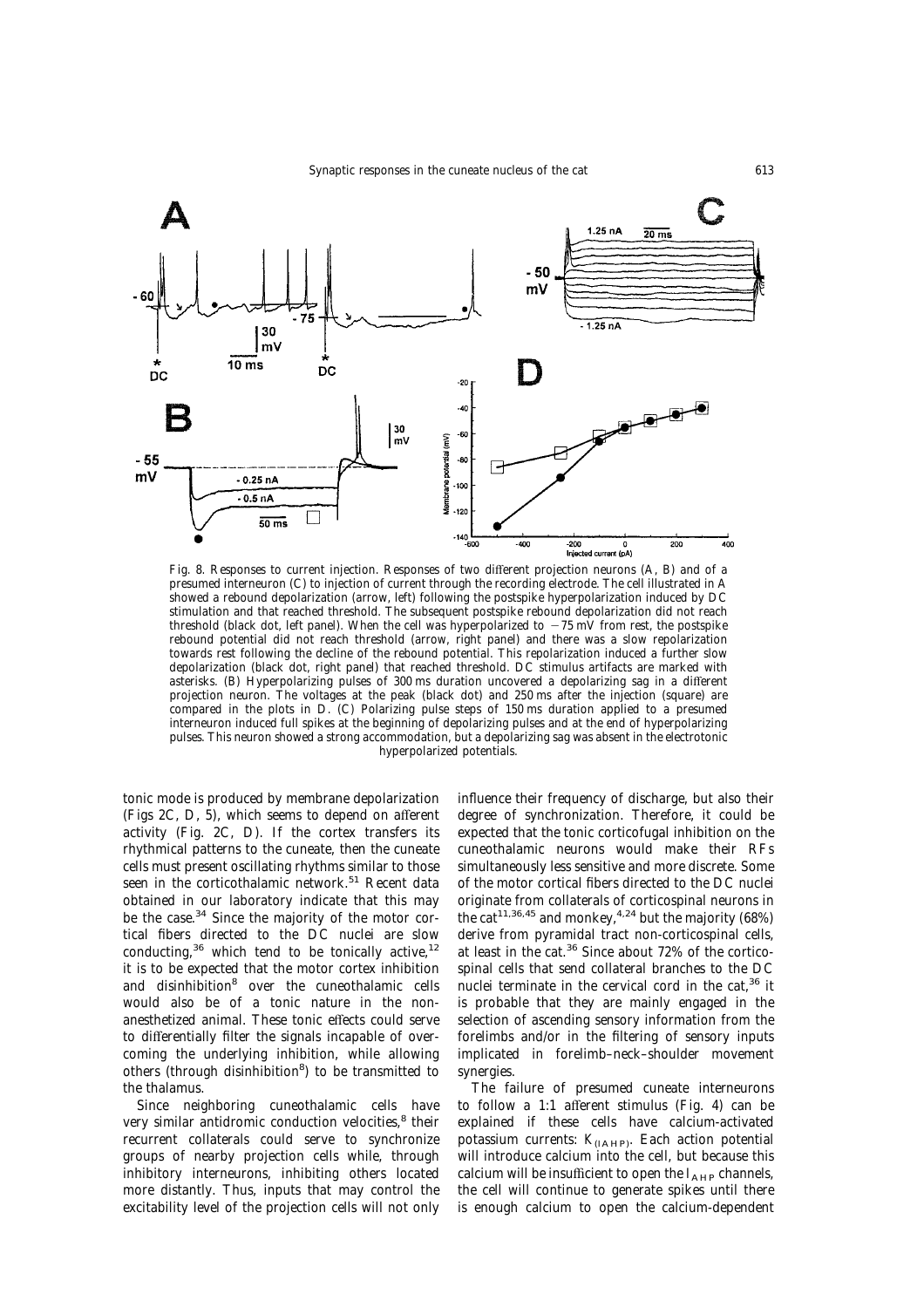) nA  $20<sub>ms</sub>$  $\circ$ i me ٠Ļ ğ Ŧ  $9<sub>ms</sub>$ U.  $20 \, \text{ms}$ ğ ξ  $0<sub>nA</sub>$ 19 ms 40 ms - ⊭ Ш one of  $\frac{1}{40}$  ms  $39 \, \text{ms}$  $\Box$ Š  $\tau^*$  $\sum_{n=1}^{\infty}$ 40 ms 눊  $49 \text{ ms}$ ξ  $\mathbf C$ ₹  $\tau^{\ddagger}$ ğ ۲ 7  $\frac{1}{2}$ MANA  $\frac{20}{3}$  $\Omega$ ı iz  $0 nA \sim$ 20 mV **Secure 20**  $\frac{20}{m}$ ₫ ፧<br>¥ Š  $\sum_{i=1}^{n}$  $\begin{pmatrix} 1 \\ -1 \\ -1 \end{pmatrix}$  $-1<sub>nn</sub>$  $\overline{M}$  $\frac{10.6}{nA}$  $rac{2}{\sqrt{\frac{4}{}}}}$ ₹  $rac{8}{65}$  $\frac{4}{5}$   $\frac{4}{5}$ 

Fig. 9. Conditioning-test interactions. Each panel illustrates the responses of the same presumed intermeuron to stimulation of the MCx and to electrical stimulation in the centre of its cutaneous RF, both in isolation  $(A$ Fig. 9. Conditioning–test interactions. Each panel illustrates the responses of the same presumed interneuron to stimulation of the fferent inter-stimulus intervals  $-47$  mV) and then depolarized  $-1$  to 0.8 nA in steps of 0.4 nA. The recordings were taken successively from A-G during the first 11 min after impalement, which explains the gradual and parallel decrease in amplitude of the synaptically evoked responses. Stimulus artifacts are marked by asterisks (MCx) and arrowheads (RF). MCx and to electrical stimulation in the center of its cutaneous RF, both in isolation (A, B) and at di (indicated by the numbers given at the top of  $C$ –G). The neuron was hyperpolarized from rest (0 nA; by intracellular injection of current from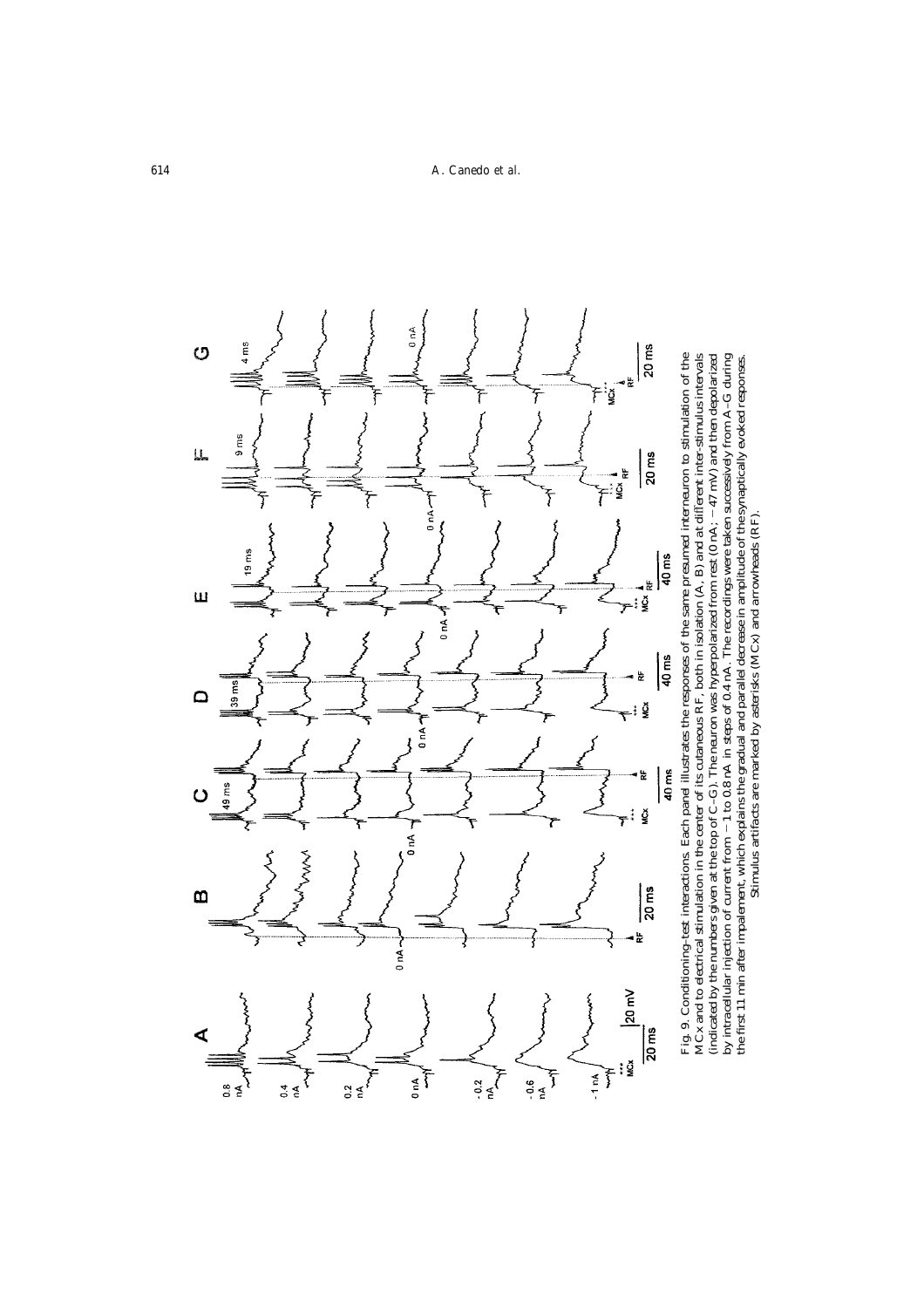potassium channels. Consequently, the following stimulus will fail to produce a propagated response. Each silence will give sufficient time to eliminate the excess of calcium and, subsequently, the cell will respond to a few stimuli until the internal calcium rises again, beginning a new cycle. The biophysical and electrophysiological properties of the cuneate neurons are still unknown, but in analogy with thalamic neurons, where the  $I_{\text{AHP}}$  channels are amply represented and produce a similar spike-frequency adaptation, they might well have a similar behavior. Extracellularly, the intrinsic spike-frequency adaptation could be interpreted as presynaptic inhibition, which could also occur, but which we were unable to demonstrate postsynaptically (also see the conditioning–test interactions of Fig. 9). Thus, even if the presynaptic fibers release sufficient neurotransmitter (as indicated by the amplitude of the EPSPs shown in Figs 4, 9), and hence in the absence of presynaptic inhibition, the cuneate neurons can still select their proper frequencies of response due to their intrinsic membrane properties. If we recall that DC nuclei neurons show more spontaneous activity than their afferents and may produce spike bursts in the absence of afferent input, $6,19,44$  this suggests that this activity might be due to intrinsic membrane properties. There is the possibility that chloralose may suppress the cortically induced presynaptic inhibition, but different authors have claimed, based on extracellular recordings, the existence of presynaptic inhibition in chloralose-anesthetized cats,  $5,7,25$  including presumed primary afferent depolarization of cuneate tract fibers.<sup>5</sup> If presynaptic inhibition is due to axoaxonic synapses of GABAergic cuneate local neurons over primary afferent terminals, and since stimulation of the motor cortex activates the interneurons, the presynaptic inhibition should be detectable postsynaptically. However, motor cortex stimulation did not reduce the size of the EPSPs, which indicates that either the technique is not appropriate to study presynaptic effects or that presynaptic inhibition did not take place in our sampled cells.

The cuneate inhibitory interneurons may diminish sensory transmission by increasing the inhibition over cuneothalamic cells. Inhibition of these interneurons (disinhibition) may increase the sensory transmission through the cuneate.8 However, the intrinsic properties alone do not explain the selective choice of wanted from unwanted sensory transmission. In particular, wired networks are also necessary. There might be a somatotopical arrangement based upon the assumption that neighboring cuneothalamic neurons have similar RFs, that they project to neighboring thalamocortical cells which, in turn, activate clusters of corticocuneate neurons. In this way, the cortex could discriminate wanted from unwanted sensory information at the level of the CN by specifically producing inhibition and disinhibition over distinct sets of cuneothalamic cells. Interneurons with differentiated characteristics have, in fact, been described in the rat CN.<sup>56</sup> Furthermore, the same neurotransmitter can be associated with different postsynaptic receptors and thus induce functionally distinct postsynaptic responses.<sup>43</sup>

Stimulation of the RFs produced exclusively excitatory responses on projection cells, which appears to be in contradiction with the results of Andersen *et al*. <sup>2</sup> However, while in the present study the excitatory RFs were delimited for every neuron, in the study of Andersen *et al*. <sup>2</sup> the ulnar and median nerves were stimulated electrically, and when inhibitory responses were seen, adjusting the intensity of stimulation also led to EPSPs and spikes that masked the IPSPs. Thus, while Andersen *et al*. <sup>2</sup> stimulated fibers that probably originated from the ''off'' and ''on'' peripheral receptive foci, the results described here derive from stimulation of the peripheral ''on'' focus.

Slow (<1 Hz) and delta (1–4 Hz) oscillatory rhythms have been detected previously in extracellular unit and field potential recordings from cuneothalamic cells.<sup>34</sup> While low-frequency rhythms appear to originate in the cortex, are transmitted down to the thalamus<sup>51</sup> and probably also to the cuneate,<sup>34</sup> the delta thalamic oscillations have been demonstrated to be caused by the interplay of  $I_{\rm H}$  and  $I_T$ .<sup>50</sup> The delta cuneate oscillations could also operate via a similar mechanism. Although conclusive demonstration of these currents will require pharmacological manipulation through *in vitro* experiments, hyperpolarizing pulses appeared to uncover  $I_{\rm H}$ (Fig. 8A, B, D). Furthermore, the depolarization induced by sensory stimulation inactivated a lowthreshold conductance (probably  $I_T$ ), allowing the cuneothalamic neurons to replace their oscillatory activity by single-spike, tonic activity (Fig. 2D). Also, hyperpolarization (Fig. 5B, D) and MCx-induced IPSPs (Fig. 5A) deinactivated this low-threshold conductance. Thus, while the cuneate slow rhythms are probably induced by corticofugal pathways, other oscillations are presumably due to intrinsic mechanisms, and those periodic rhythmicities transmitted to the thalamus may be potentiated through the intranuclear recurrent collaterals of cuneate projection neurons.8

#### **CONCLUSIONS**

In this report new data are presented on the basic properties of cuneate neurons. The results show (i) that the motor cortex stimulation induces differential effects over cuneate neurons (presumed interneurons are excited and projection cells are inhibited), (ii) that the cuneate cells have two functional modes of operation (oscillatory and tonic), thus suggesting that this dichotomy may also be valid in relay stations anterior to the thalamus and that may influence the activity of thalamic ventroposterior cells, and (iii) that there are differential RF properties between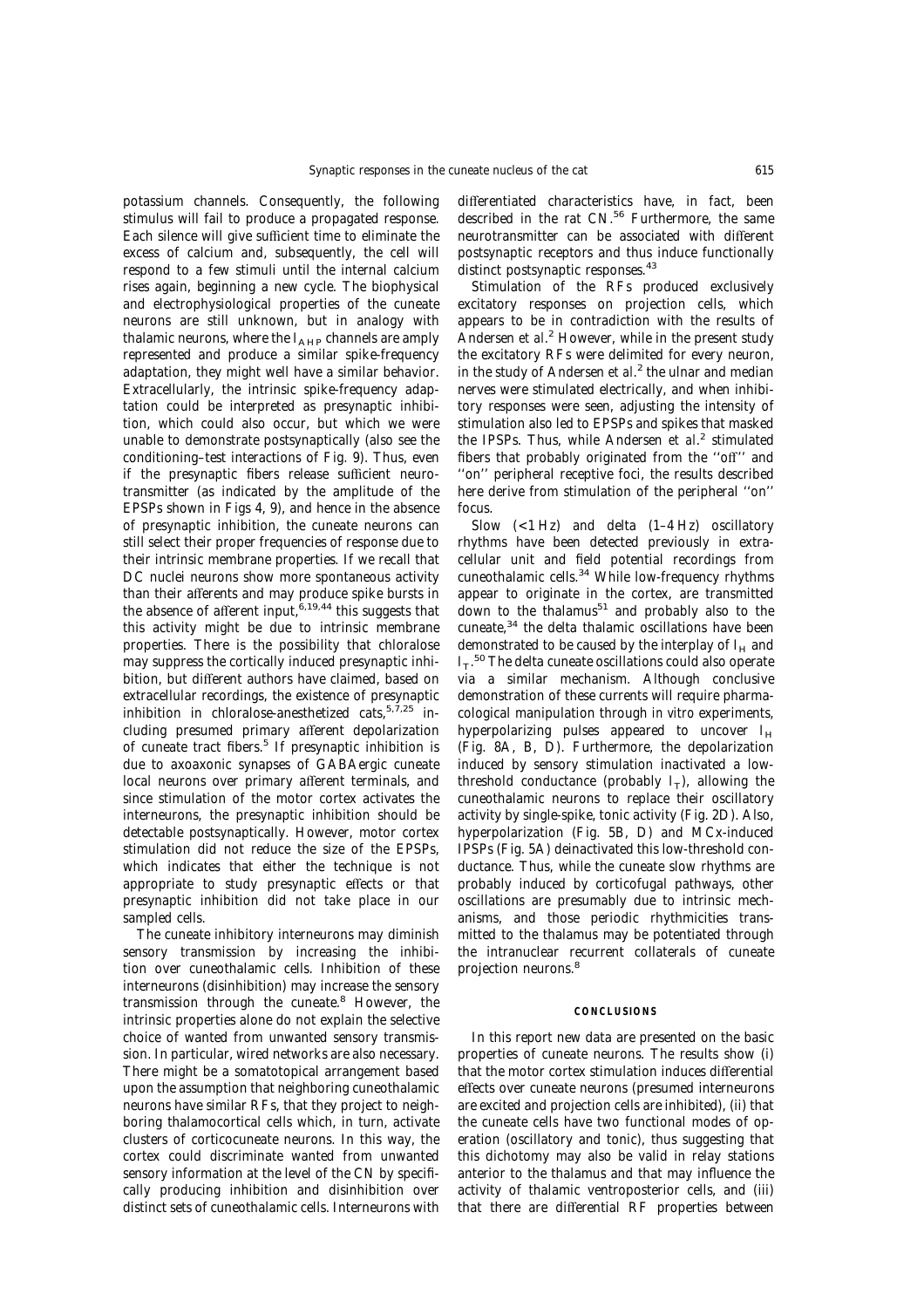presumed local circuit neurons and cuneothalamic cells, with the former having larger RFs located proximally in the limbs and trunk.

*Acknowledgements*—The authors are most indebted to Dr J. Hirsch of the Rockefeller University for help in setting up the whole-cell technique *in vivo*. The criticism, helpful comments and counsel of Dr J. M. Alonso are especially appreciated. Dr J. A. Lamas critically read an earlier version of the manuscript and made many helpful suggestions. J. Mariño was a predoctoral fellow of the Xunta de Galicia. This work was supported by DGICYT (grant PB93-0345).

#### **REFERENCES**

- 1. Andersen P., Eccles J. C., Schmidt R. F. and Yokota T. (1964) Depolarisation of presynaptic fibres in the cuneate nucleus. *J. Neurophysiol.* **27,** 92–106.
- 2. Andersen P., Eccles J. C., Oshima T. and Schmidt R. F. (1964) Mechanims of synaptic transmission in the cuneate nucleus. *J. Neurophysiol.* **27,** 1096–1116.
- 3. Beloozerova I. N. and Sirota M. G. (1993) The role of the motor cortex in the control of accuracy of locomotor movements in the cat. *J. Physiol., Lond.* **461,** 1–25.
- 4. Bentivoglio M. and Rustioni A. (1986) Corticospinal neurones with branching axons to the dorsal column nuclei in the monkey. *J. comp. Neurol.* **253,** 260–276.
- 5. Bromberg M. B., Blum P. and Whitehorn D. (1975) Quantitative characteristics of inhibition in the cuneate nucleus of the cat. *Expl Neurol.* **48,** 37–56.
- 6. Brown A. G., Gordon G. and Kay R. H. (1974) A study of single axons in the cat's medial lemniscus. *J. Physiol., Lond.* **236,** 225–246.
- 7. Calma I. and Quayle A. A. (1971) Supraspinal control of the presynaptic effects of forepaw and hindpaw skin stimulation in the cat under chloralose anesthesia. *Brain Res.* **33,** 101–114.
- 8. Canedo A. (1997) Primary motor cortex influences on the descending and ascending systems. *Prog. Neurobiol.* **51,** 287–335.
- 9. Canedo A. and Lamas J. A. (1993) Pyramidal and corticospinal synaptic effects over reticulospinal neurones in the cat. *J. Physiol., Lond.* **463,** 475–489.
- 10. Eccles J. C., Eccles R. M. and Magni F. (1961) Central inhibitory action attributable to presynaptic depolarisation produced by muscle afferent volleys. *J. Physiol., Lond.* **159,** 147–166.
- 11. Endo K., Araki T. and Yagi N. (1973) The distribution and pattern of axon branching of pyramidal tract cells. *Brain Res.* **57,** 484–491.
- 12. Evarts E. V. (1965) Relation of discharge frequency to conduction velocity in pyramidal tract neurones. *J. Neurophysiol.* **28,** 216–228.
- 13. Ferster D. (1986) Orientation selectivity of synaptic potentials in neurones of cat primary visual cortex. *J. Neurosci.* **6,** 1284–1301.
- 14. Ferster D. and Jagadeesh B. (1992) EPSP–IPSP interactions in cat visual cortex studied with *in vivo* whole-cell patch recording. *J. Neurosci.* **12,** 1262–1274.
- 15. Ferster D., Sooyoung C. and Wheat H. (1996) Orientation selectivity of thalamic input to simple cells of cat visual cortex. *Nature* **380,** 249–252.
- 16. Frank K. and Fuortes M. G. F. (1957) Presynaptic and postsynaptic inhibition of monosynaptic reflexes. *Fedn Proc.* **16,** 39–40.
- 17. Fyffe R. E. W., Cheema S. S. and Rustioni A. (1986) Intracellular staining study of the feline cuneate nucleus. I. Terminal patterns of primary afferent fibres. *J. Neurophysiol.* **56,** 1268–1283.
- 18. Fyffe R. E. W., Cheema S. S., Light A. R. and Rustioni A. (1986) Intracellular staining study of the feline cuneate nucleus. II. Thalamic projecting neurones. *J. Neurophysiol.* **56,** 1284–1296.
- 19. Galindo A., Krnjevic K. and Schwartz S. (1968) Patterns of firing in cuneate neurones and some effects of Flaxedil. *Expl Brain Res.* **5,** 87–101.
- 20. Grad R., Witten M. L., Quan S. F., McKelvie D. H. and Lemen R. J. (1988) Intravenous chloralose is a safe anesthetic for longitudinal use in beagle puppies. *Lab. Anim. Sci.* **38,** 422–425.
- 21. Harding G. W., Stogsdill R. M. and Towe A. L. (1977) Comparison between neuronal samples from the pericruciate and precoronal cerebral cortex of chloralose- and barbiturate-anesthetized cats. *Soc. Neurosci. Abstr.* **3,** 483.
- 22. Hirsch J. A. (1995) Synaptic integration in layer IV of the ferret striate cortex. *J. Physiol., Lond.* **483,** 183–199.
- 23. Hirsch J. A., Alonso J. M. and Reid R. C. (1995) Visually evoked calcium action potentials in cat striate cortex. *Nature* **378,** 612–616.
- 24. Humphrey D. R. and Corrie W. S. (1978) Properties of pyramidal tract neurone system within a functionally defined subregion of primate motor cortex. *J. Neurophysiol.* **41,** 216–243.
- 25. Jabbur S. J. and Banna N. R. (1970) Widespread cutaneous inhibition in dorsal column nuclei. *J. Neurophysiol.* **33,** 616–624.
- 26. Jabbur S. J. and Towe A. L. (1961) Cortical excitation of neurons in dorsal column nuclei of cat, including an analysis of pathways. *J. Neurophysiol.* **24,** 499–509.
- 27. Krnjevic K. (1992) Cellular and synaptic actions of general anaesthetics. *Gen. Pharmac.* **23,** 965–975.
- 28. Krnjevic K. and Morris M. E. (1976) Input–output relation of transmission through cuneate nucleus. *J. Physiol., Lond.* **257,** 791–815.
- 29. Kuypers H. G. J. M. and Tuerk J. D. (1964) The distribution of the cortical fibres within the nuclei cuneatus and gracilis in the cat. *J. Anat., Lond.* **98,** 143–162.
- 30. Lamas J. A., Martinez L. and Canedo A. (1994) Pericruciate fibres to the red nucleus and to the medial reticular formation. *Neuroscience* **62,** 115–124.
- 31. Levitt M., Carreras M., Liu C. N. and Chambers W. W. (1964) Pyramidal and extrapyramidal modulation of somatosensory activity in gracile and cuneate nuclei. *Archs ital. Biol.* **102,** 197–229.
- 32. Liddell E. G. T. and Phillips C. G. (1944) Pyramidal section in the cat. *Brain* **67,** 1–9.